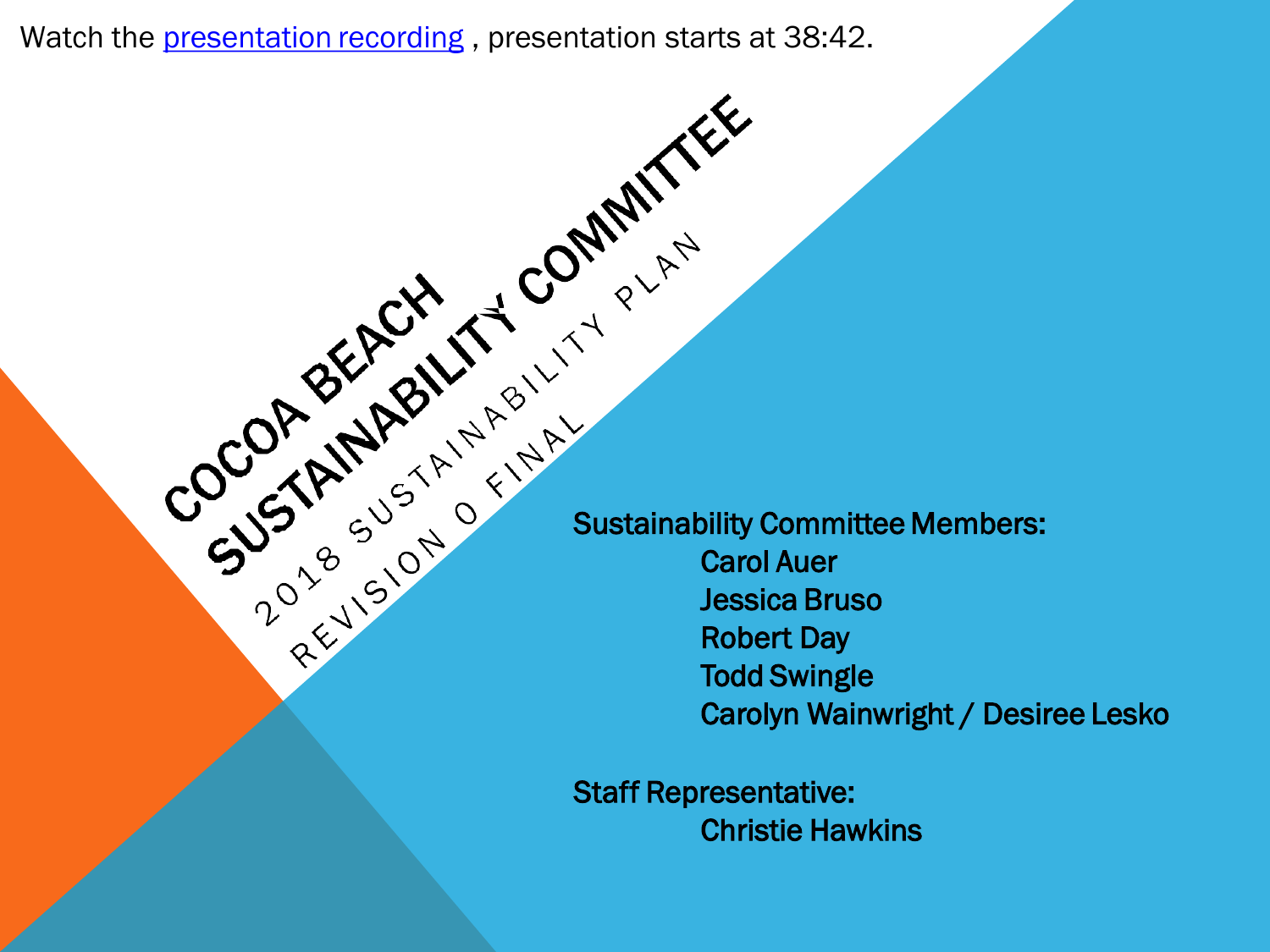### The City of Cocoa Beach:

- Is mindful of its responsibility to our residents and future generations.
- Wishes to continue to build a distinctive, world-class, small city with a vision to ensure the quality and sustainability of our natural and built environment.
- Is committed to continuously improve its environmental management practices, in order to become a model of environmental performance and stewardship.
- Expects that the culture and actions of the City reflect environmental sensitivity and responsibility. As such, each individual City representative is challenged and empowered to proactively promote environmental leadership, through the following four environmental stewardship principles:

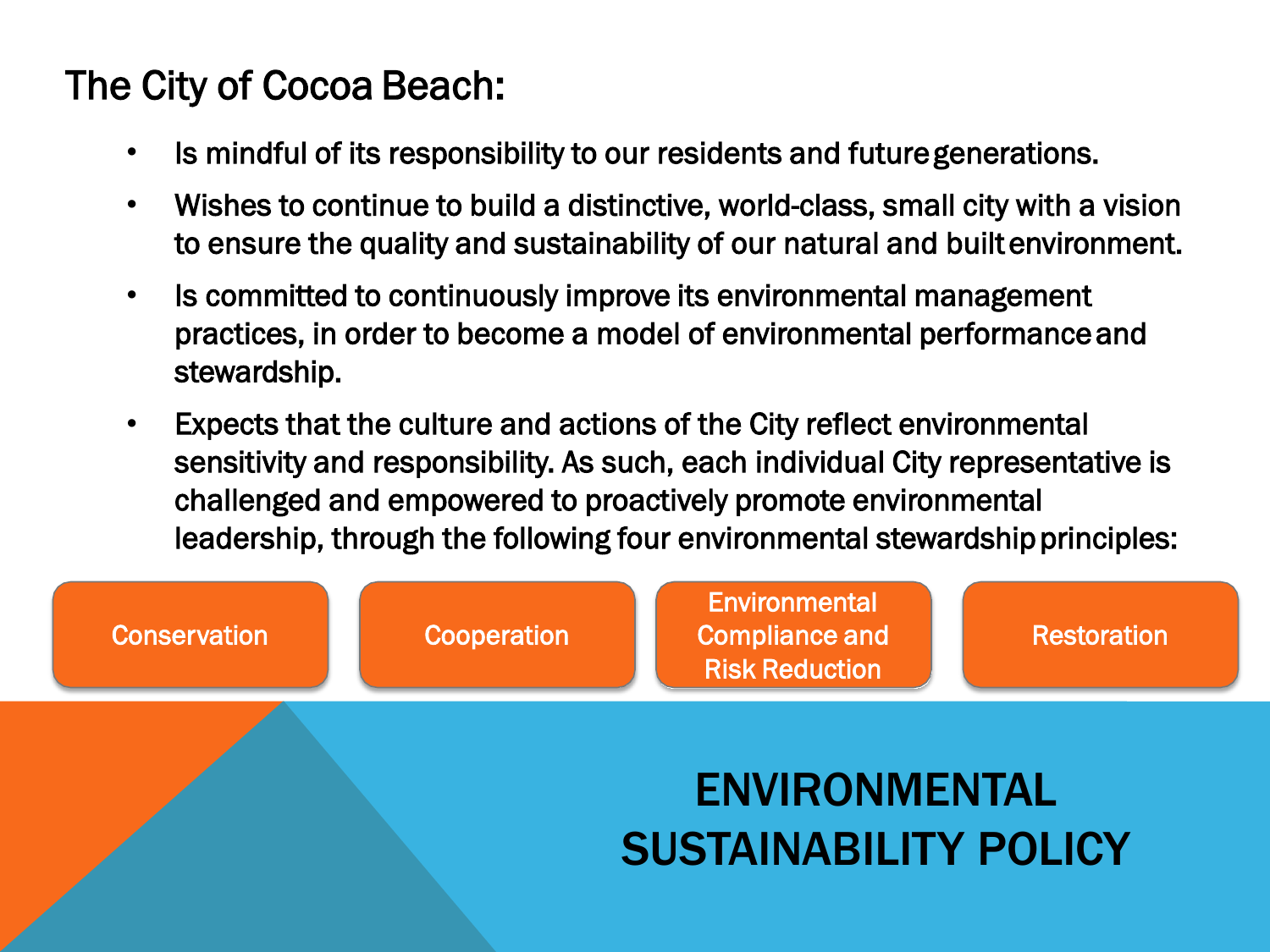- Sustainability is a journey and never static our priorities and program maturity will evolve and adapt.
- Keep the plan simple .
- Prioritize and focus our energy.
- Seek community input community input will shape the future of this plan, we must remain willing and able to engage
- Stakeholders have different priorities, motivations, and interests we will strive to make it easy for everyone to find a connection.
- While our initial focus is driven by environmental topics sustainability incorporates social, economic and environmental considerations.
- While we will focus locally, we recognize that we contribute globally and big issues matter (energy, waste, habitat, water, sea level rise).

# ENVIRONMENTAL SUSTAINABILITY COMMITTEE GUIDING PRINCIPLES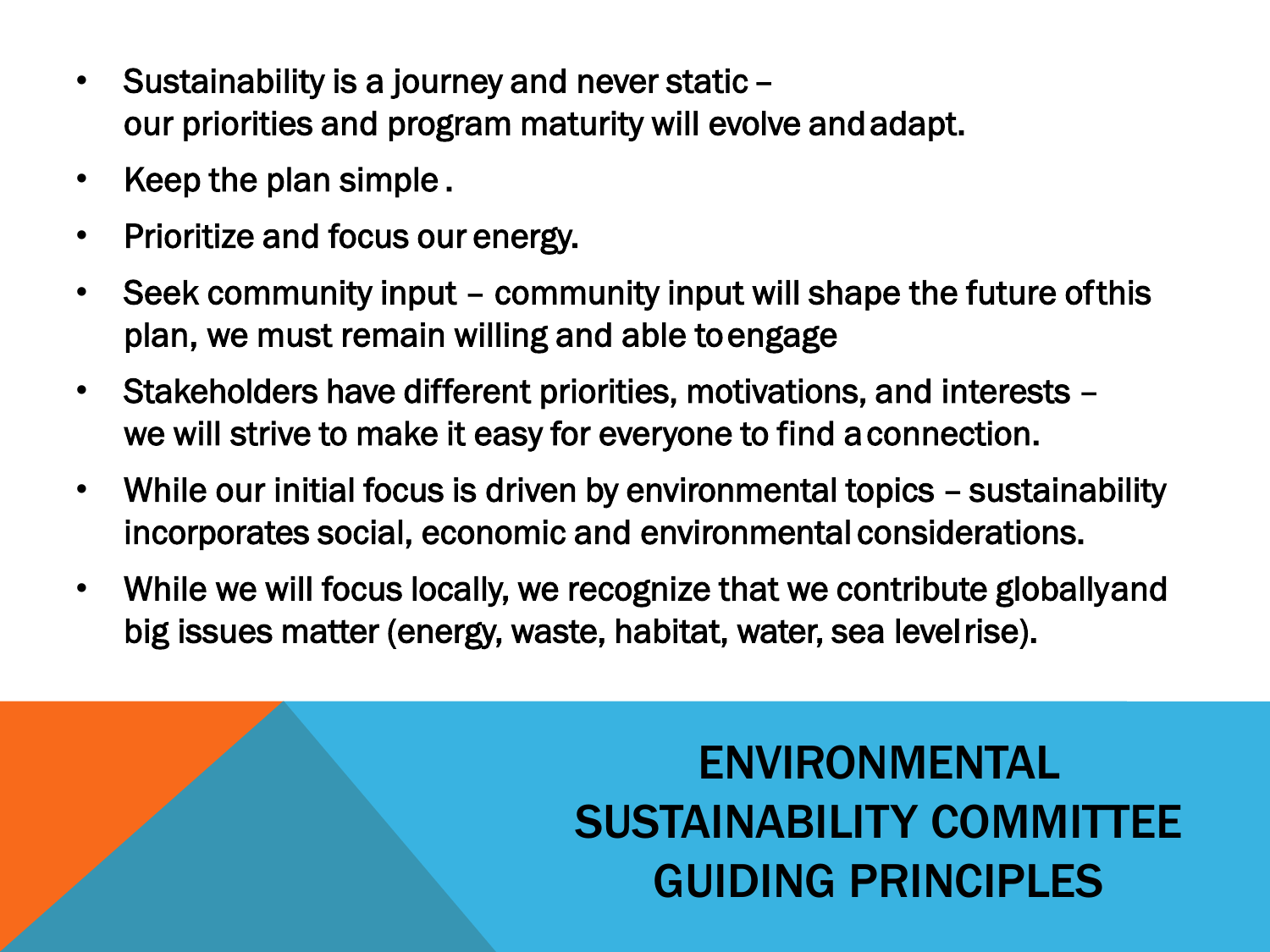- We brainstormed ideas from committee members and the community.
- We developed an inventory of 68 sustainability actions.
- We clearly needed a way to prioritize.
- Through a series of meetings, we discussed several key points:
	- Impact Areas the type or nature of environmental impacts or opportunities
	- Stakeholders the people, businesses, and organizations that are affected and involved in the City's sustainability efforts
	- Criteria the factors that we will use to evaluate and prioritize actions

# OUR APPROACH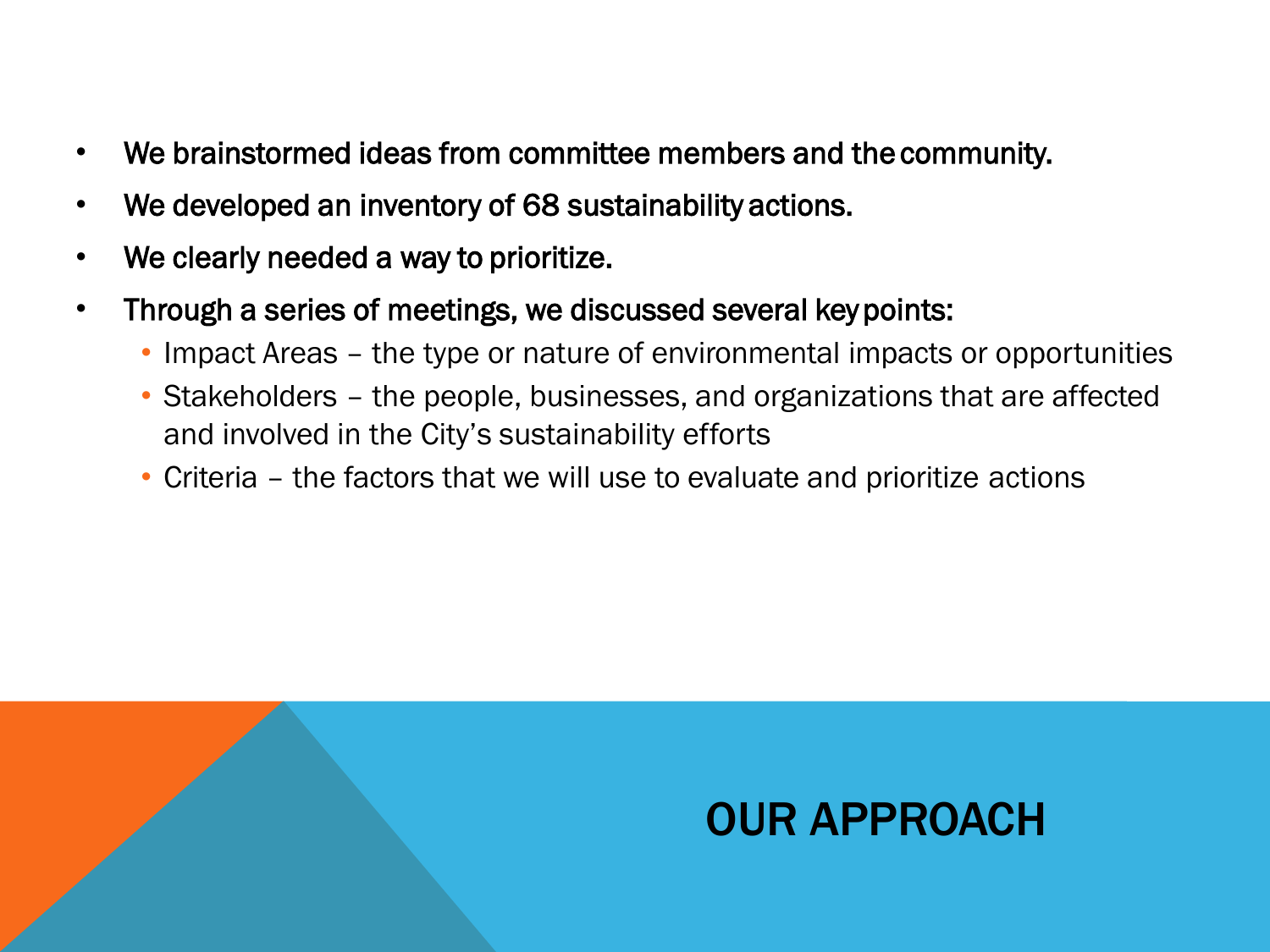

- Barrier Island.
- Beach/Dune support sea turtles, shore birds, storm protection. Recent revitalization from past impacts.
- Indian River Lagoon System.
- Maritime Hammocks Lori Wilson Park and Maritime Hammock Preserve have unique plant and animal communities
- Marsh / Mangrove / Seagrass vital to maintaining water quality and habitat for a wide variety of species
- Developed community interface with the environment through our use of energy and water and generation of waste and stormwater and other emissions

# A UNIQUE ECOSYSTEM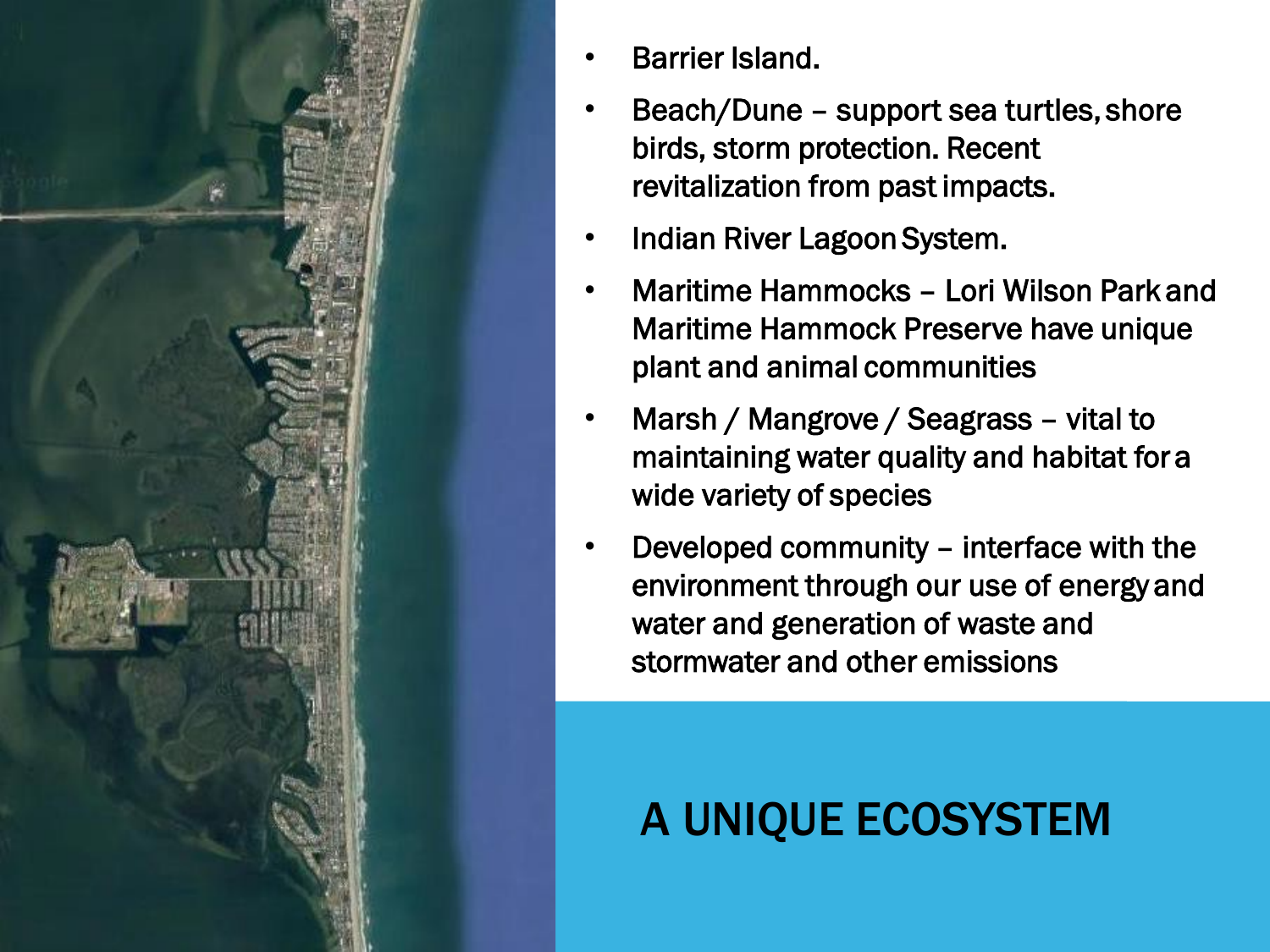

## OUR EVALUATION LOOK AT STAKEHOLDERS AND IMPACT AREAS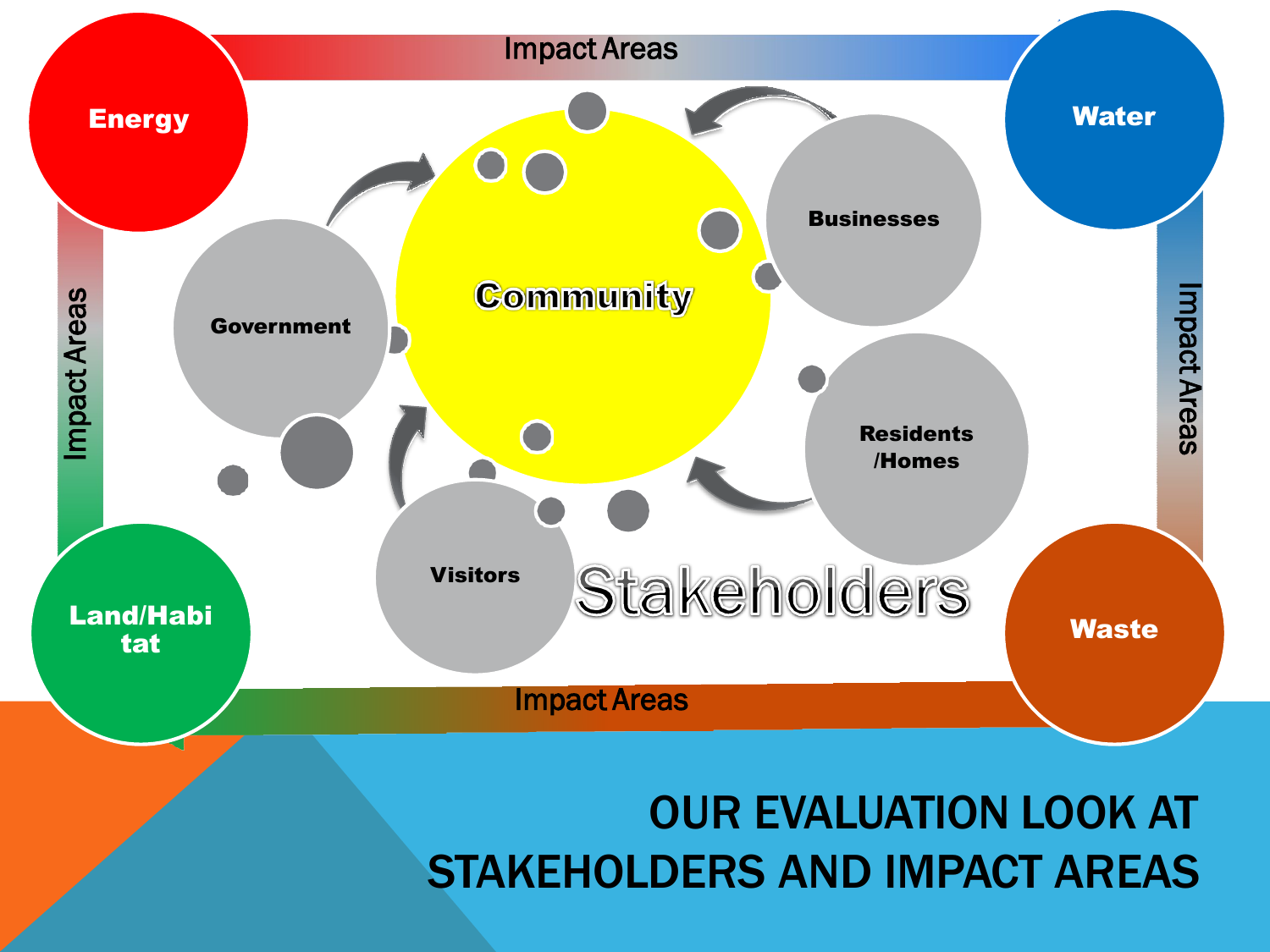The opportunities are endless and must be prioritized. The 2018 version of this plan represents the first of what will be many updates over time. As our program matures, as we make progress, and as our challenges change - our criteria and the resulting recommendations will evolve.

Land/Ha

## EVALUATION AREAS STAKEHOLDERS AND IMPACTS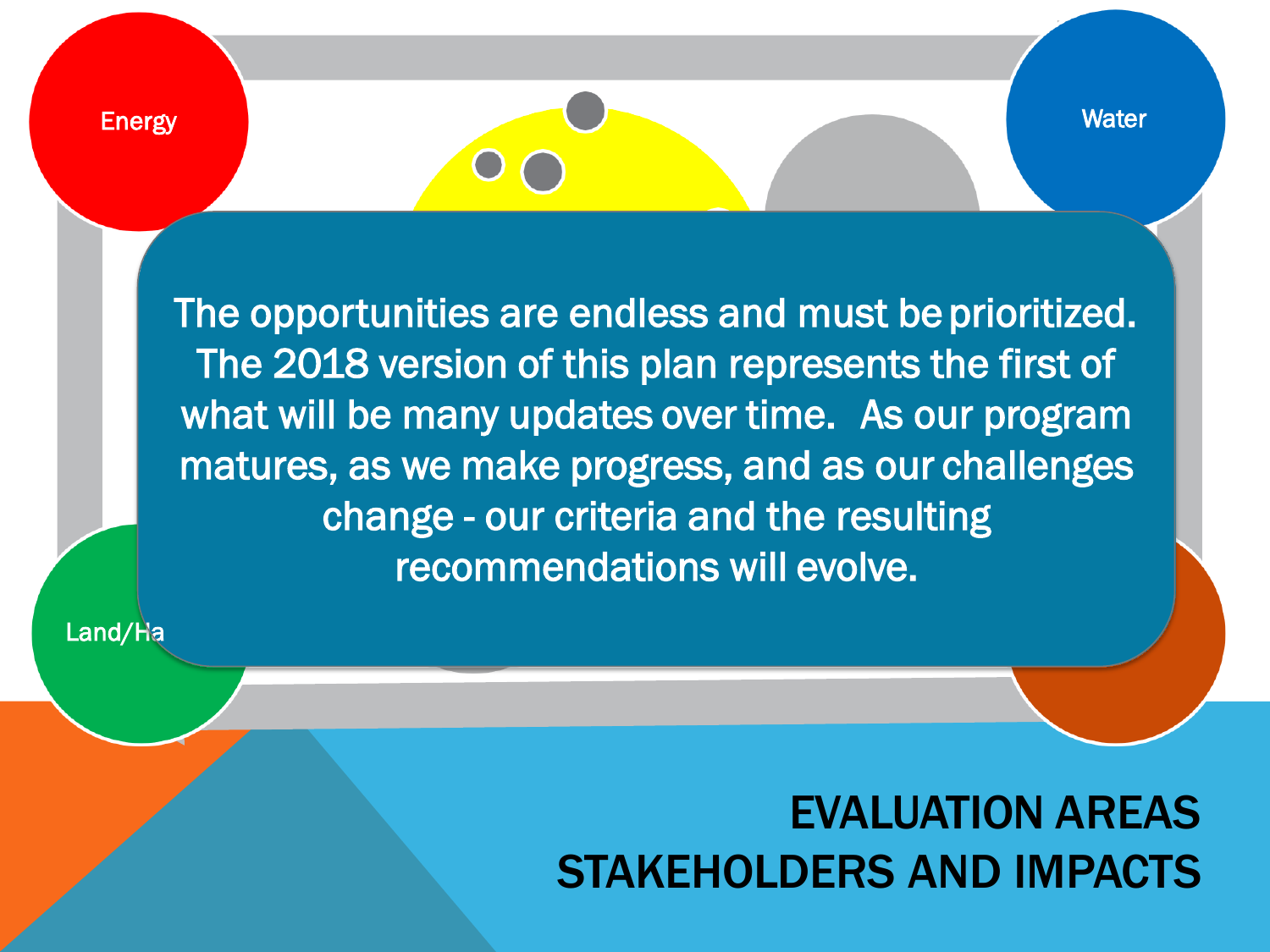For the initial launch of the sustainability plan, we reviewed a broad set of sustainable actions, our recommendations ideally seek actions that:

| Impact            | • Have substantial local impact                                                                          |
|-------------------|----------------------------------------------------------------------------------------------------------|
| <b>Timeliness</b> | • Will have an impact that can be timely observed                                                        |
| Buy-in            | • That will engender strong community support                                                            |
| <b>Resource</b>   | . That use existing resources, staff, volunteers or<br>partners                                          |
| Cost              | • That are cost effective with either low cost or high<br>payback and are highly likely to be supported. |

# CRITERIA TO PRIORITIZE RECOMMENDATIONS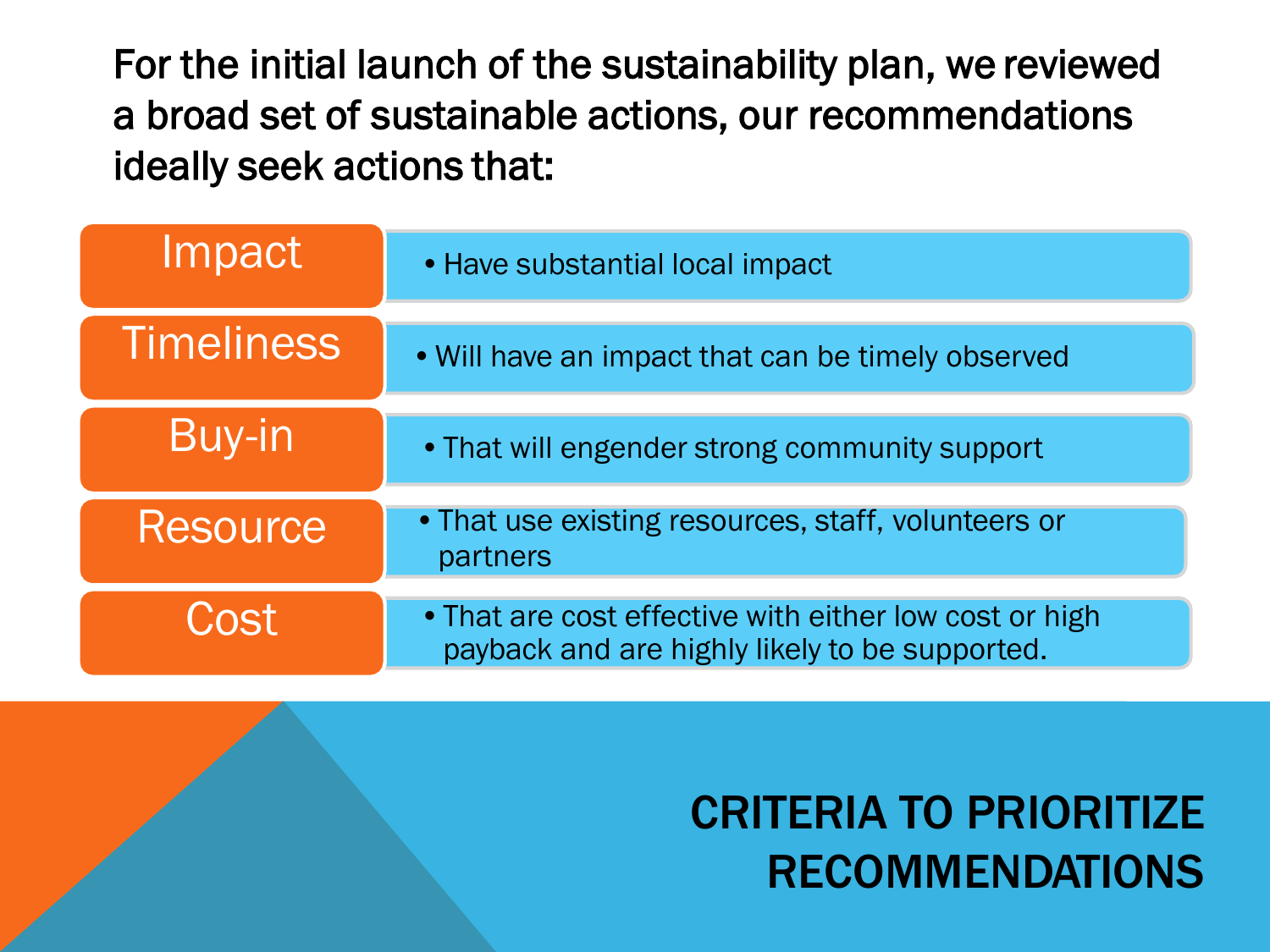For the initial launch of the sustainability plan, our recommendations ideally seek actions:

#### Note on Criteria –

Tim<sup>Th</sup>e **Philippis** used to prioritize recommendations are likely to evolve. The sustainability committee selected these criteria recognizing that we are just getting this program started. We seek solutions that are high impact, but also recognize the need to build awareness and support while demonstrating value R across the community. We will take small steps on big issues and recognize that certain global issues (i.e. global warming, sea level rise) can have a high community impact.

payback and are highly y suppor

CRITERIA TO PRIORITIZE RECOMMENDATIONS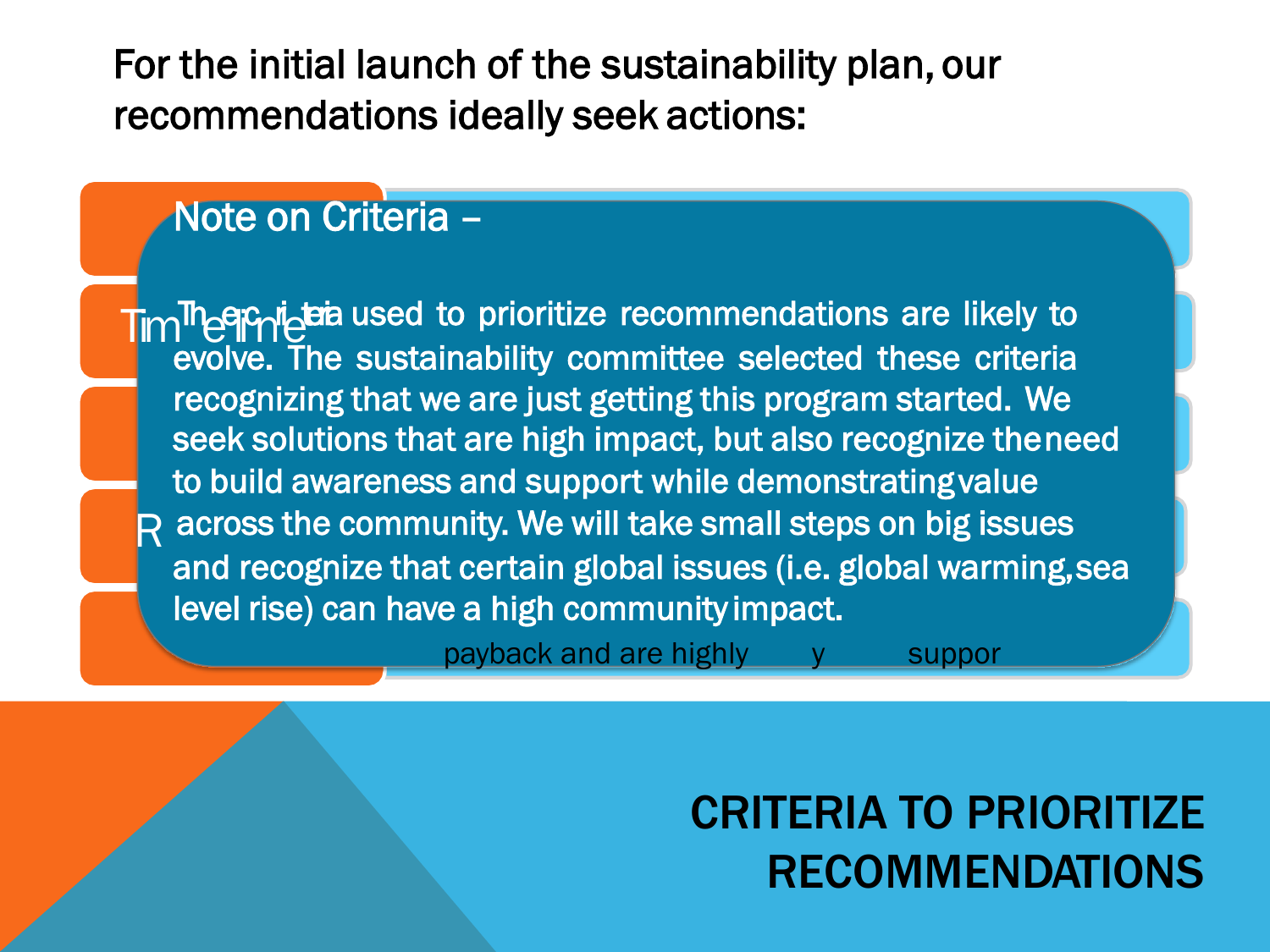Education<br>• Foundation for achieving buy in, "why" sustainability is important

• Our education efforts do not have to be limited to one impact area energy, waste, water, land, habitat can all be covered

#### Partnerships and Recognition

- Creates excitement and improves engagement
- Opportunities for branding and synergistic effects

#### City Government Facilities and Operations

- Build momentum / demonstrate commitment of the City
- Government actions set a community standard

#### Water Quality / Stormwater

• Affects social, economic, and environmental sustainability in our community

# OUR PRIORITIZED FOCUS AREAS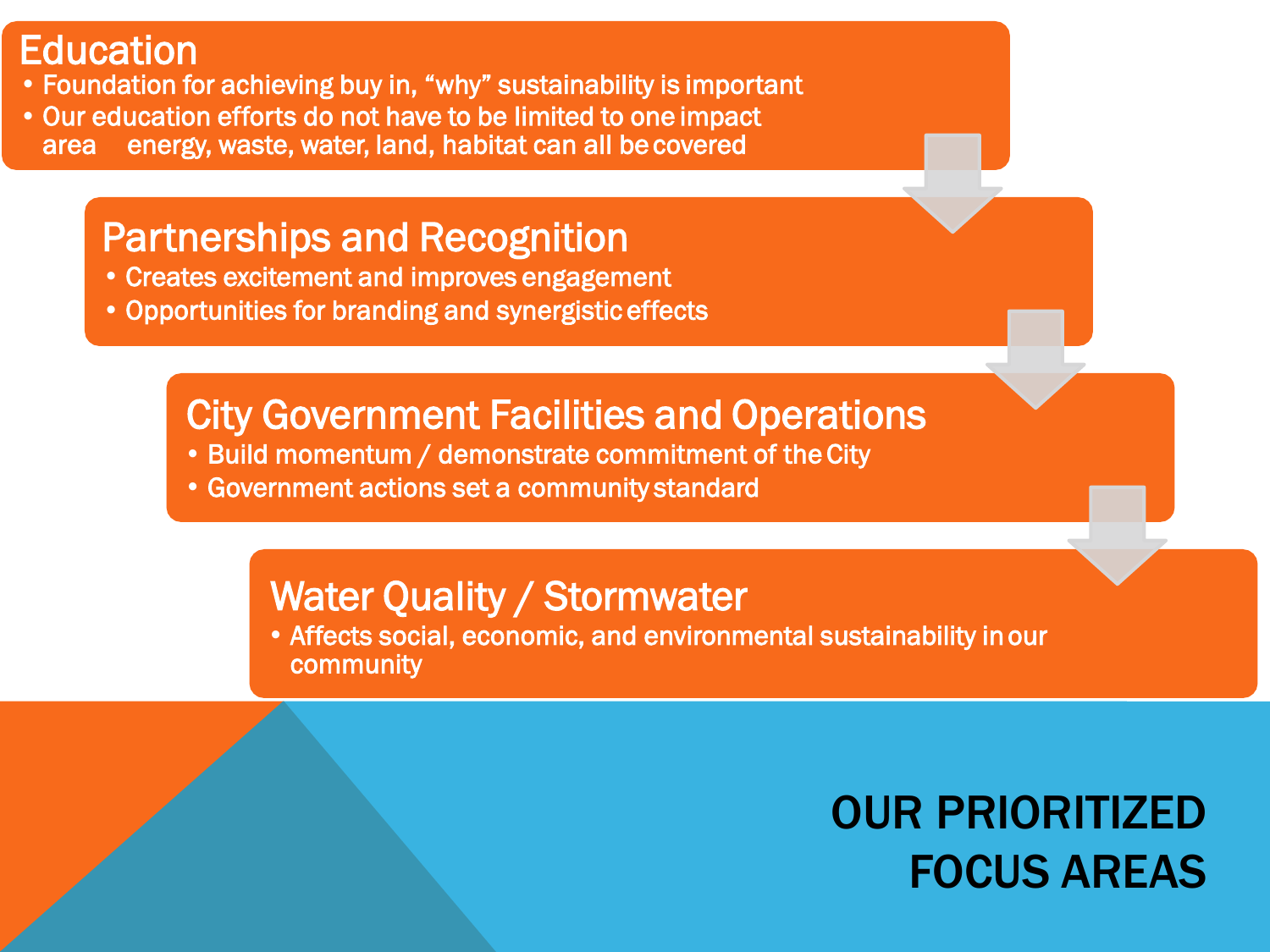| <b>Objective</b><br><b>Statement</b> | Cocoa Beach will place the highest emphasis on<br>education. We believe that building awareness<br>and engagement in sustainable living is at the<br>foundation of a sustainable community. Our<br>education program will encompass a broad range<br>of impact areas including energy, waste,<br>community, water, and habitat. |
|--------------------------------------|---------------------------------------------------------------------------------------------------------------------------------------------------------------------------------------------------------------------------------------------------------------------------------------------------------------------------------|
| <b>Actions</b>                       | Element 1A - Web Site/Social Media                                                                                                                                                                                                                                                                                              |
|                                      | Element 1B - Events                                                                                                                                                                                                                                                                                                             |
|                                      | Element 1C - Workshops                                                                                                                                                                                                                                                                                                          |
|                                      | Element 1D - Education.                                                                                                                                                                                                                                                                                                         |

# FOCUS AREA: ELEMENT #1 - EDUCATION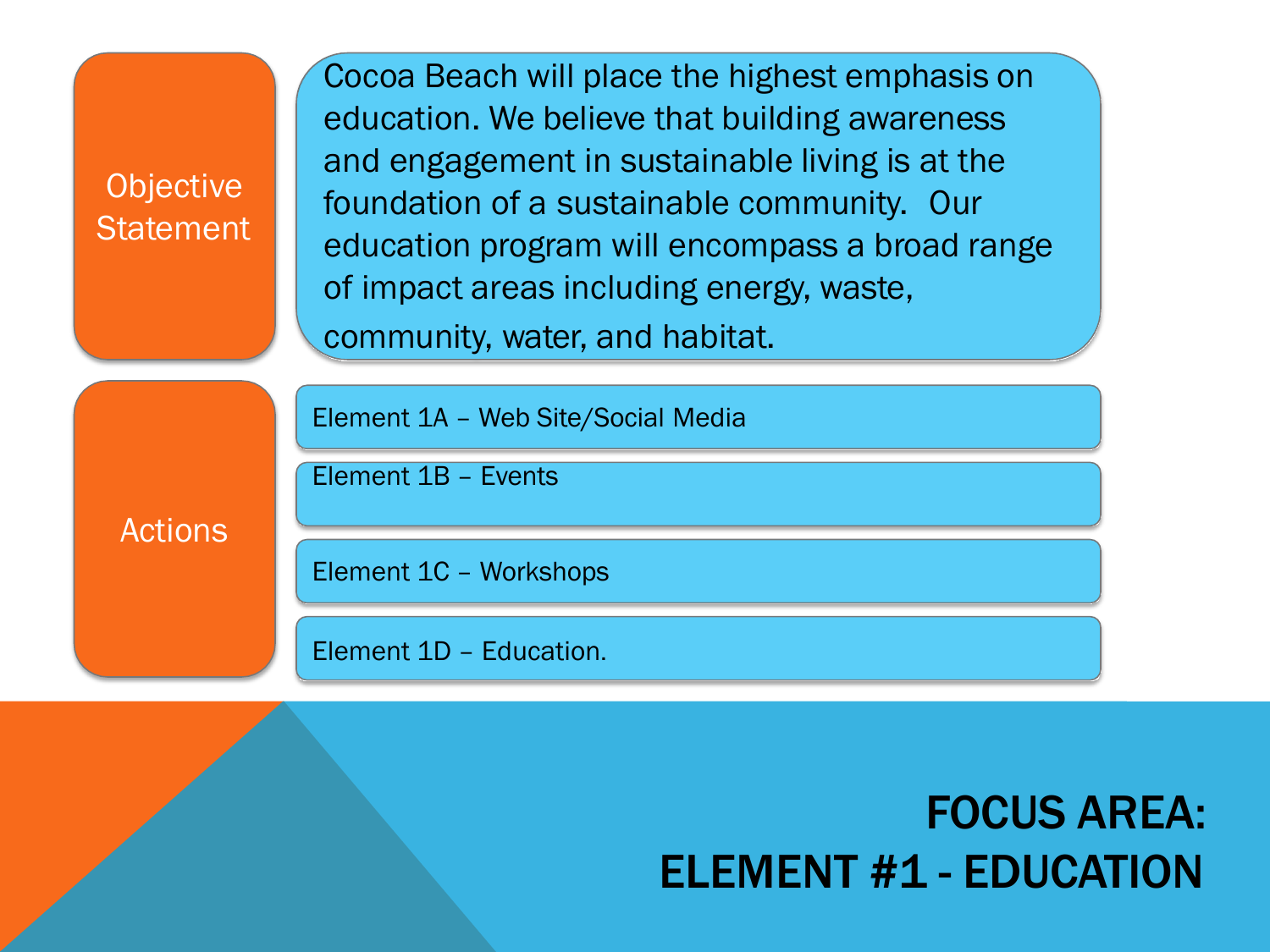**Objective Statement**  Cocoa Beach recognizes that partnerships represent the best means to extend the impact of limited resources and to capitalize on existing expertise. We will identify and maintain relationships with a strategic group of partners the work in our prioritized impact areas. For each partner, we will identify a local "champion" to serve as a liaison/owner of the relationship. The first priority will be to develop a deployment plan for the programs supported by each partner.

Element 2A – Keep Brevard Beautiful

Element 2B – Brevard Zoo

**Actions** 

Element 2C – Cocoa Beach Main Street and/or Business Group.

Element 2D – Water Quality Partner

Element 2E – Energy Partner Partner

## FOCUS AREA: ELEMENT #2 - PARTNERSHIPS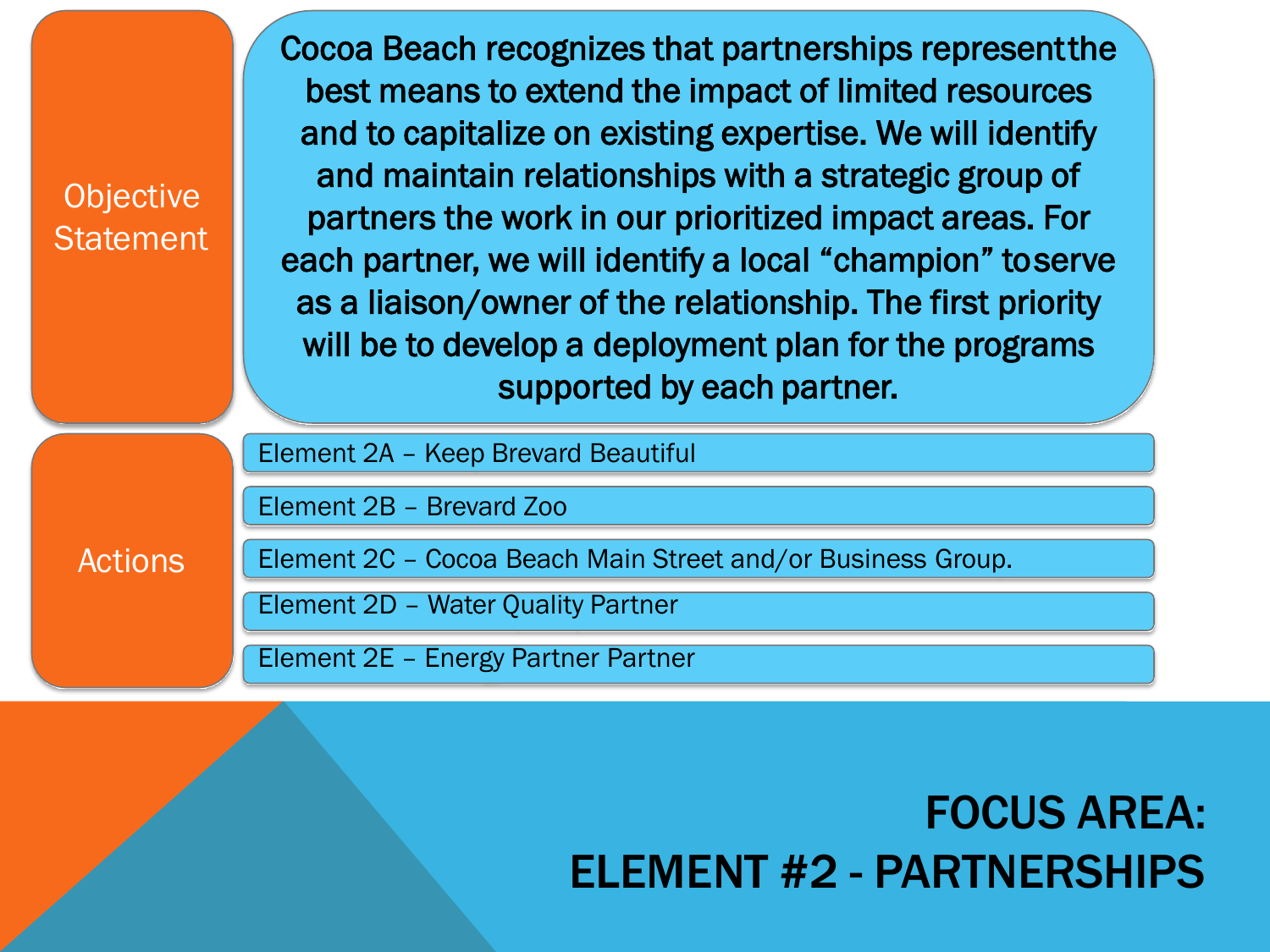| <b>Objective</b><br><b>Statement</b> | Cocoa Beach recognizes that a key to sustainable<br>communities is demonstrating the commitment to<br>education and actions in the government's facilities and<br>operations. |
|--------------------------------------|-------------------------------------------------------------------------------------------------------------------------------------------------------------------------------|
| <b>Actions</b>                       | Element 3A - GHG reductions in operations and facilities                                                                                                                      |
|                                      | Element 3B - GHG Fleet Reductions                                                                                                                                             |
|                                      | Element 3C - Capital/Large Operating Projects                                                                                                                                 |
|                                      | Element 3D - Recycling in City facilities                                                                                                                                     |
|                                      | <b>Element 3E - Metrics</b>                                                                                                                                                   |
|                                      | Element 3F - Maintenance Items                                                                                                                                                |
|                                      | Element 3G - Ban Styrofoam                                                                                                                                                    |

# FOCUS AREA: ELEMENT #3 – CITY FACILITIES AND OPERATIONS